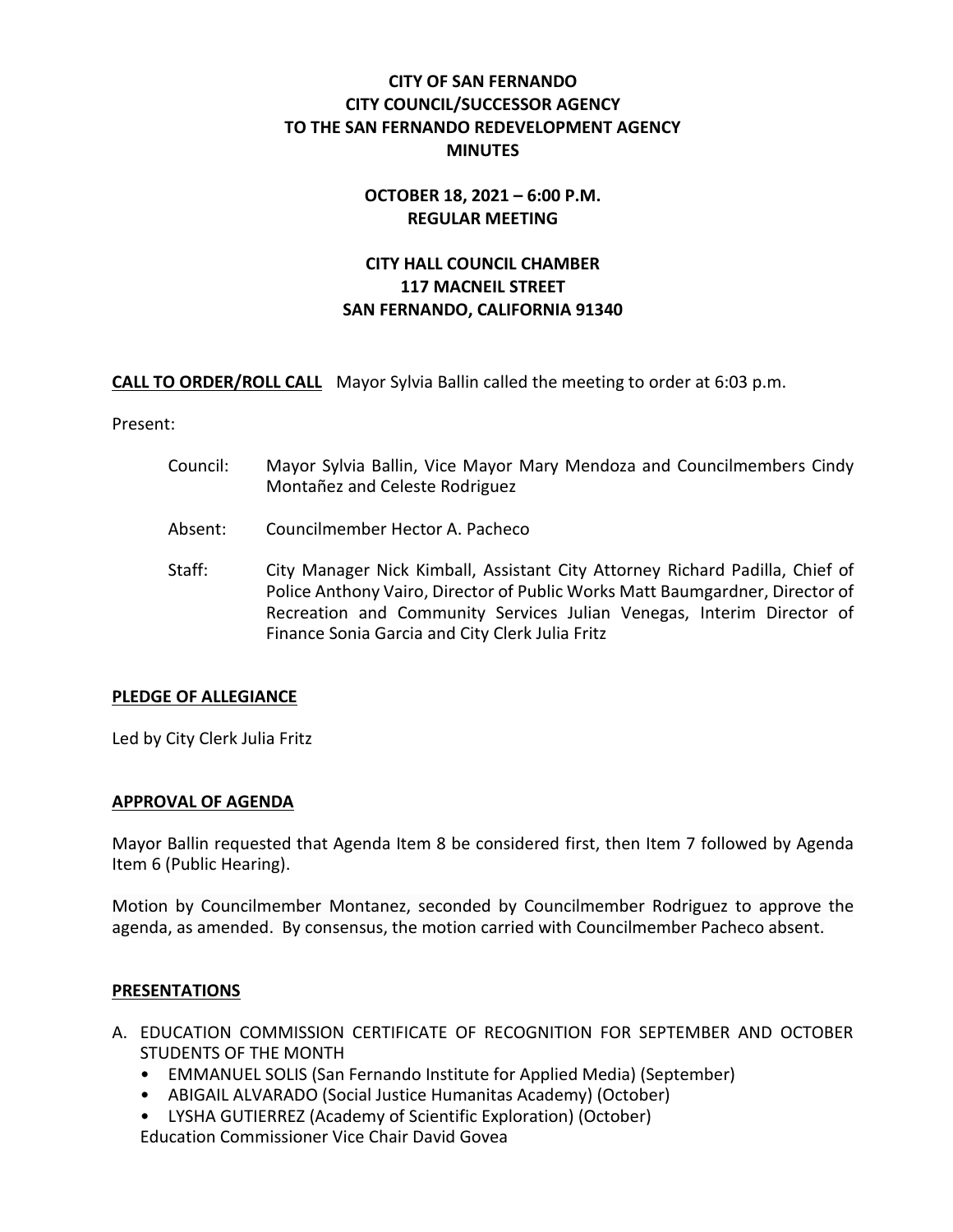#### **PUBLIC STATEMENTS**

Julissa Hernandez, Field Representative from the office of Assemblymember Luz Rivas provided updates on community activities and the status of various assembly bills, which included Assembly Bill (AB) 1363, AB 27 and AB 1220.

## **ADMINISTRATIVE REPORTS**

8) DISCUSSION AND CONSIDERATION TO ACCEPT A DONATION OF A COMPANA DE LIBERTAD LIBERTY BELL FOR PUBLIC DISPLAY IN THE CITY OF SAN FERNANDO

City Manager Kimball presented the staff report and answered Councilmember inquiries.

Motion by Councilmember Rodriguez, seconded by Councilmember Montanez to accept the donation of a Compana de Libertad Liberty Bell from a private donor for public display in the City of San Fernando; authorize staff to work with the non-profit organization Ballet Folklorico Ollin to host a dedication ceremony to be held in San Fernando on Tuesday, November 22, 2021 to unveil the Liberty Bell; and establish an Ad Hoc Committee to work with staff and Ballet Folklorico Ollin to develop recommendations for a permanent location to display the Liberty Bell with Councilmember Montanez and Councilmember Rodriguez to serve on the Ad Hoc Committee.

The motion carried by the following vote:

| ROLL CALL |                                         |
|-----------|-----------------------------------------|
| AYES:     | Rodriguez, Montañez, Mendoza, Ballin -4 |
| NOES:     | None                                    |
| ABSTAIN:  | None                                    |
| ABSENT:   | Pacheco - 1                             |
|           |                                         |

7) DISCUSSION AND CONSIDERATION TO APPROVE A PROFESSIONAL SERVICES AGREEMENT WITH CALIFORNIA COMMUNITY ECONOMIC DEVELOPMENT ASSOCIATION TO IMPLEMENT THE SAN FERNANDO SMALL BUSINESS ASSISTANCE PROGRAM

Director of Recreation and Community Services Venegas presented the staff report and answered Councilmember inquiries.

Councilmembers questioned information describing the scope and cost of services in response to the Request for Qualifications.

City Manager Kimball noted that the staff report inadvertently omitted Exhibit "A" of the Professional Services Agreement, which is the response to the Request for Qualifications "Scope of Work" and includes the cost of services.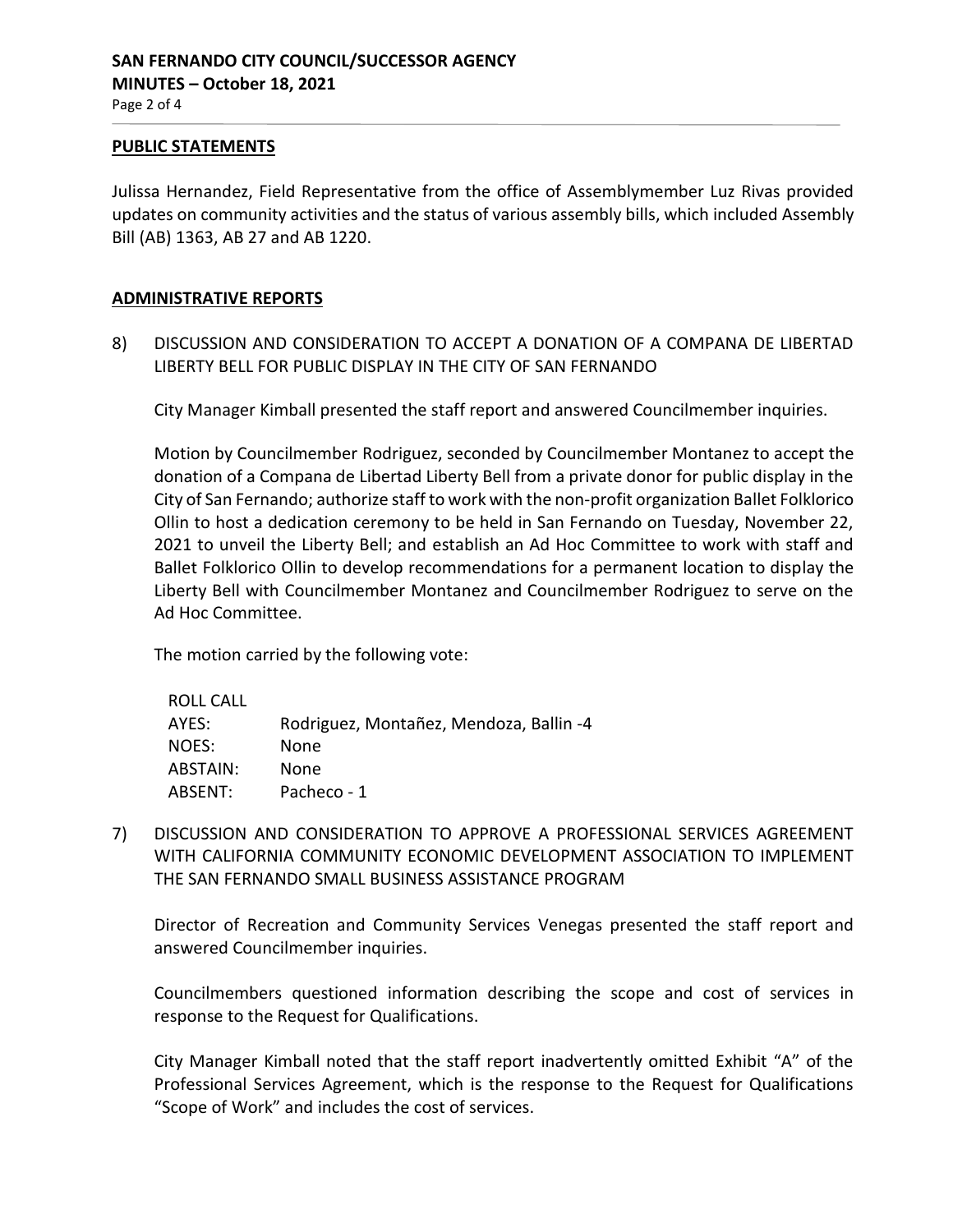Motion by Councilmember Rodriguez, seconded by Councilmember Montañez to approve, contingent upon final review of the Request for Qualifications (RFQ) that includes the cost of services by the COVID-19 Relief Program Ad hoc committees, a Professional Services Agreement (Contract No. 2001) to California Community Economic Development Association for an amount not to exceed \$25,000; adopt Resolution No. 8099, to increase the revenue and expenditures of Fiscal Year 2021-2022 Community Development Block Grant Fund 26 budget by \$179,707, authorize the City Manager to execute a Professional Service Agreement with CCEDA and all related documents.

The motion carried by the following vote:

ROLL CALL AYES: Rodriguez, Montañez, Mendoza, Ballin - 4 NOES: None ABSTAIN: None ABSENT: Pacheco – 1

#### **PUBLIC HEARINGS**

6) A PUBLIC HEARING TO CONSIDER ADOPTION OF AN ORDINANCE REGARDING THE IMPLEMENTATION OF SENATE BILL 1383 ORGANIC WASTE REDUCTION REGULATIONS

Mayor Ballin opened the Public Hearing at 7:10 p.m.

Director of Public Works Baumgardner presented the staff report and answered Councilmember inquiries.

Mayor Ballin opened the Public Comments at 7:21 p.m. There being no comments, motion by Mayor Ballin, seconded by Vice Mayor Mendoza to close the public hearing at 7:22 p.m.

Councilmembers emphasized the importance of an extensive community outreach program to provide education on the new waste reduction regulations and suggested that staff provide regular updates to the City Council regarding the outreach process.

Motion by Councilmember Montañez, seconded by Vice Mayor Mendoza to introduce for first reading in title only, and waive further reading of Ordinance No. 1703, titled, "An Ordinance of the City Council of the City of San Fernando, California, Adding Article IX (Organic Waste Disposal Reduction, Senate Bill 1383) to Chapter 70 of the San Fernando Municipal Code, and Making a Determination of Exemption Under the California Environment Quality Act."

The motion carried by the following vote:

| ROLL CALL |                                          |
|-----------|------------------------------------------|
| AYES:     | Rodriguez, Montañez, Mendoza, Ballin - 4 |
| NOES:     | None                                     |
| ABSTAIN:  | None                                     |
| ABSENT:   | Pacheco $-1$                             |